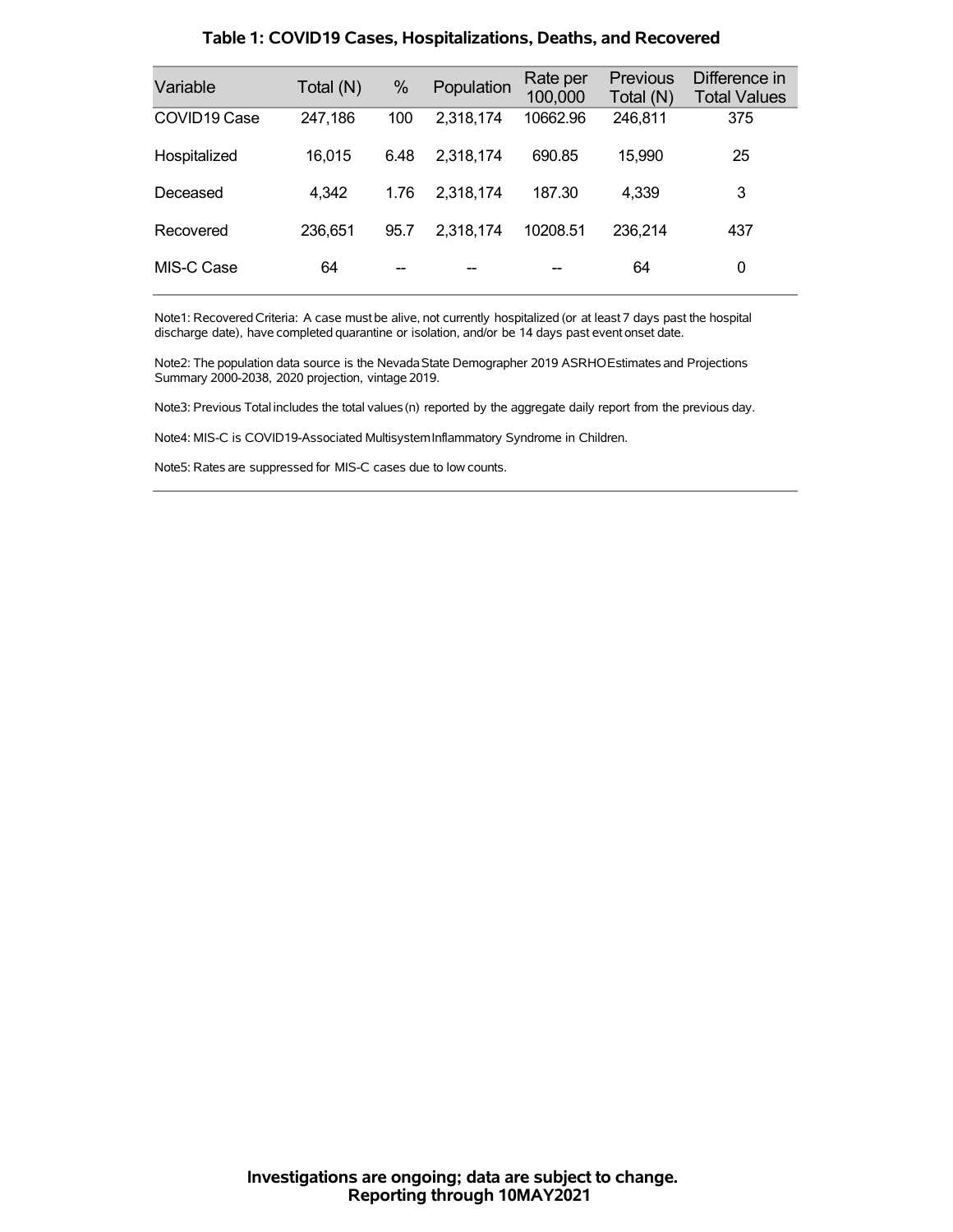## **Table 2: COVID19 Cases**

| Variable                            | Outcome                           | $\mathsf{N}$ | %    | Population | Rate per<br>100,000 |
|-------------------------------------|-----------------------------------|--------------|------|------------|---------------------|
| Age Categories                      | Aged 4 or less                    | 5126         | 2.07 | 149,165    | 3436.5              |
|                                     | Aged 5 to 17                      | 23698        | 9.59 | 406,595    | 5828.4              |
|                                     | Aged 18 to 24                     | 31030        | 12.6 | 216,762    | 14315               |
|                                     | Aged 25 to 49                     | 113064       | 45.7 | 803,732    | 14067               |
|                                     | Aged 50 to 64                     | 47850        | 19.4 | 423,461    | 11300               |
|                                     | Aged 64+                          | 26333        | 10.7 | 318,459    | 8268.9              |
|                                     | Unknown                           | 85           | 0.03 |            |                     |
| <b>Birth Sex</b>                    | Female                            | 126525       | 51.2 | 1,160,285  | 10905               |
|                                     | Male                              | 118673       | 48.0 | 1,157,889  | 10249               |
|                                     | Unknown                           | 1988         | 0.80 |            |                     |
| Race/Ethnicity                      | Hispanic                          | 81663        | 33.0 | 763,053    | 10702               |
|                                     | White                             | 61670        | 24.9 | 1,006,929  | 6124.6              |
|                                     | <b>Black</b>                      | 18904        | 7.65 | 262,671    | 7196.8              |
|                                     | Asian or Pacific Islander         | 18655        | 7.55 | 270,209    | 6903.9              |
|                                     | American Indian, Eskimo, or Aleut | 361          | 0.15 | 15,311     | 2357.7              |
|                                     | Other                             | 18048        | 7.30 |            |                     |
|                                     | Unknown                           | 47885        | 19.4 |            |                     |
| <b>Underlying Medical Condition</b> | Yes                               | 48346        | 19.6 |            |                     |
|                                     | No/Unknown                        | 198840       | 80.4 |            |                     |

Note1: Breakdown of Race is exlusivelynon-Hispanic.

Note2: Underlying Medical Condition is any identified health condition.

Note3: The population data source is the NevadaState Demographer 2019 ASRHOEstimates and Projections Summary 2000-2038, 2020 projection, vintage 2019.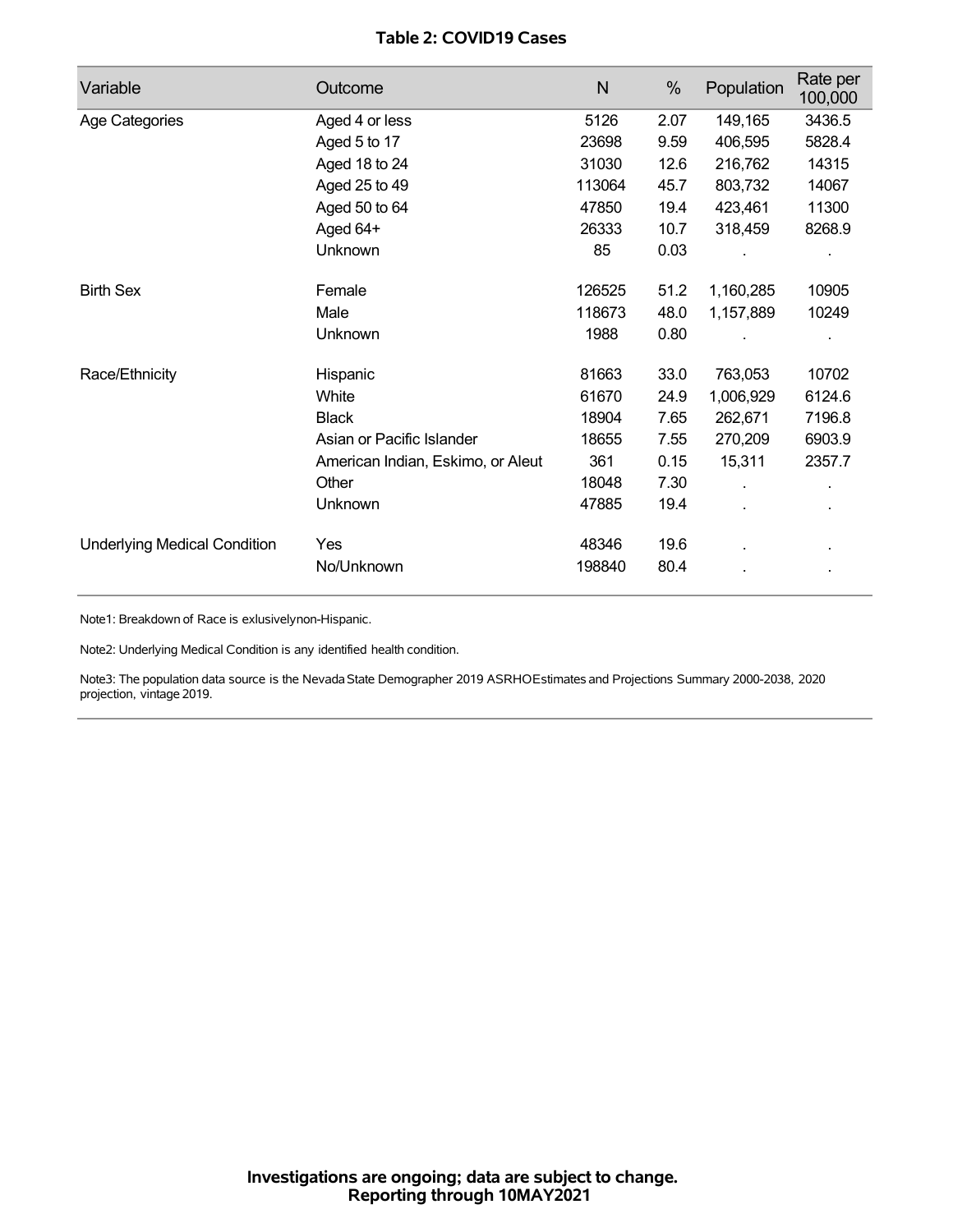| Variable         | Outcome                           | N    | %    | Population | Rate per<br>100,000 |
|------------------|-----------------------------------|------|------|------------|---------------------|
| Age Categories   | Aged 4 or less                    | 104  | 0.6  | 149,165    | 69.72               |
|                  | Aged 5 to 17                      | 183  | 1.1  | 406,595    | 45.01               |
|                  | Aged 18 to 24                     | 340  | 2.1  | 216,762    | 156.85              |
|                  | Aged 25 to 49                     | 3725 | 23.3 | 803,732    | 463.46              |
|                  | Aged 50 to 64                     | 4474 | 27.9 | 423,461    | 1056.5              |
|                  | Aged 64+                          | 7187 | 44.9 | 318,459    | 2256.8              |
|                  | Unknown                           | 2    | 0.0  |            | --                  |
| <b>Birth Sex</b> | Female                            | 7068 | 44.1 | 1,160,285  | 609.16              |
|                  | Male                              | 8923 | 55.7 | 1,157,889  | 770.63              |
|                  | Unknown                           | 24   | 0.1  |            |                     |
| Race/Ethnicity   | Hispanic                          | 4886 | 30.5 | 763,053    | 640.32              |
|                  | White                             | 5594 | 34.9 | 1,006,929  | 555.55              |
|                  | <b>Black</b>                      | 2046 | 12.8 | 262,671    | 778.92              |
|                  | Asian or Pacific Islander         | 1788 | 11.2 | 270,209    | 661.71              |
|                  | American Indian, Eskimo, or Aleut | 28   | 0.2  | 15,311     | 182.87              |
|                  | Other                             | 624  | 3.9  |            |                     |
|                  | Unknown                           | 1049 | 6.6  |            |                     |

## **Table 3: COVID19 Hospitalizations - General Characteristics**

Note1: Breakdown of Race is exlusivelynon-Hispanic.

Note2: The population data source is the Nevada State Demographer 2019 ASRHOEstimates and Projections Summary 2000-2038, 2020 projection, vintage 2019.

Note3: Rates for categories with fewer than 12 cases are suppressed due to high relative standard error.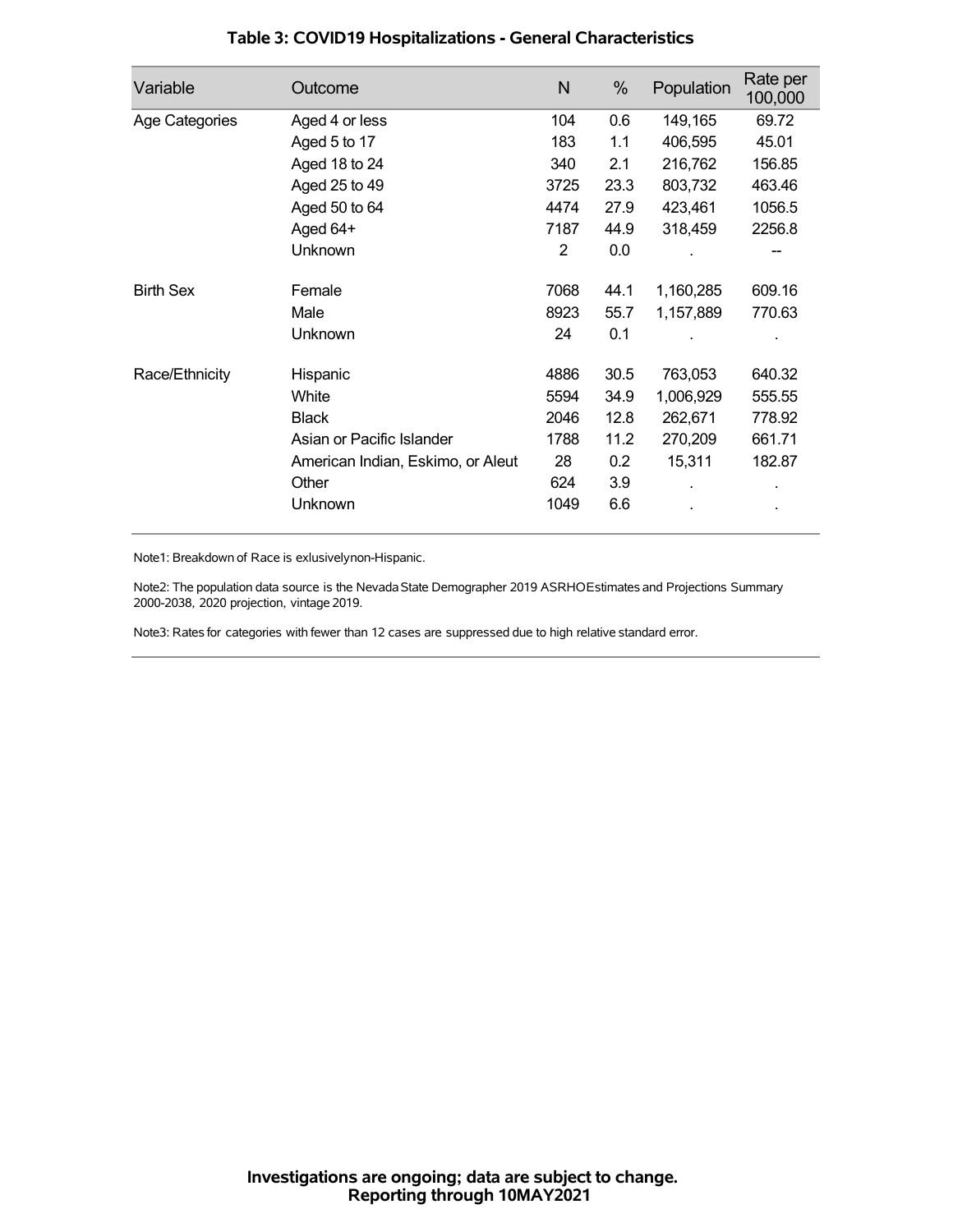| Variable                            | Outcome   | N     | %    |
|-------------------------------------|-----------|-------|------|
| Deceased                            | Yes       | 3667  | 22.9 |
|                                     | <b>No</b> | 12348 | 77.1 |
| ICU                                 | Yes       | 4243  | 26.5 |
|                                     | <b>No</b> | 11772 | 73.5 |
| Intubated                           | Yes       | 2079  | 13.0 |
|                                     | <b>No</b> | 13936 | 87.0 |
| <b>Underlying Medical Condition</b> | Yes       | 10101 | 63.1 |
|                                     | <b>No</b> | 5914  | 36.9 |
| Hypertension                        | Yes       | 5765  | N/A  |
| Immunocompromised                   | Yes       | 354   | N/A  |
| <b>Chronic Heart Disease</b>        | Yes       | 1996  | N/A  |
| <b>Chronic Liver Disease</b>        | Yes       | 208   | N/A  |
| <b>Chronic Kidney Disease</b>       | Yes       | 1393  | N/A  |
| <b>Diabetes</b>                     | Yes       | 4485  | N/A  |
| Neurologic/Neurodevelopmental       | Yes       | 708   | N/A  |
| <b>Chronic Lung Disease</b>         | Yes       | 2411  | N/A  |
| <b>Historically Healthy</b>         | Yes       | 3075  | N/A  |
| Other                               | Yes       | 4014  | N/A  |

# **Table 4: COVID19 Hospitalizations - Morbidity**

Note1: Underlying Medical Condition is any identified health condition.

Note2: The breakdown of health conditions are not mutually exlusive(i.e., a person can have more than one risk factor).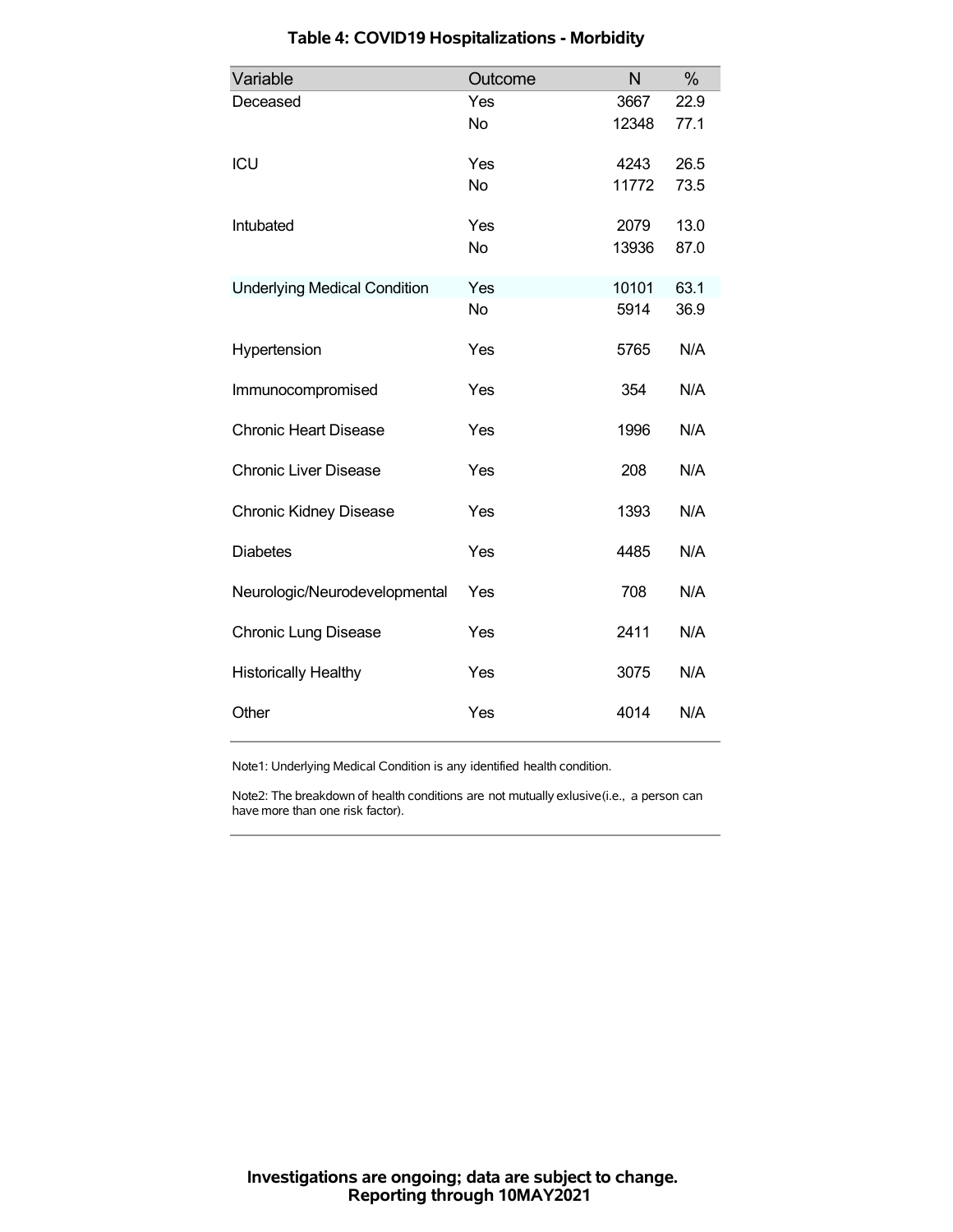| Variable         | Outcome                           | N    | %    | Population | Rate per<br>100,000 |
|------------------|-----------------------------------|------|------|------------|---------------------|
| Age Categories   | Aged 5 to 17                      | 4    | 0.1  | 406,595    |                     |
|                  | Aged 18 to 24                     | 7    | 0.2  | 216,762    |                     |
|                  | Aged 25 to 49                     | 300  | 6.9  | 803,732    | 37.33               |
|                  | Aged 50 to 64                     | 853  | 19.6 | 423,461    | 201.44              |
|                  | Aged 64+                          | 3178 | 73.2 | 318,459    | 997.93              |
| <b>Birth Sex</b> | Female                            | 1629 | 37.5 | 1,160,285  | 140.40              |
|                  | Male                              | 2706 | 62.3 | 1,157,889  | 233.70              |
|                  | Unknown                           | 7    | 0.2  |            |                     |
| Race/Ethnicity   | Hispanic                          | 1203 | 27.7 | 763,053    | 157.66              |
|                  | White                             | 1957 | 45.1 | 1,006,929  | 194.35              |
|                  | <b>Black</b>                      | 505  | 11.6 | 262,671    | 192.26              |
|                  | Asian or Pacific Islander         | 598  | 13.8 | 270,209    | 221.31              |
|                  | American Indian, Eskimo, or Aleut | 10   | 0.2  | 15,311     |                     |
|                  | Other                             | 47   | 1.1  |            | $\blacksquare$      |
|                  | Unknown                           | 22   | 0.5  |            |                     |

### **Table 5: COVID19 Deaths - General Characteristics**

Note1: Breakdown of Race is exlusivelynon-Hispanic.

Note2: The population data source is the Nevada State Demographer 2019 ASRHOEstimates and Projections Summary 2000-2038, 2020 projection, vintage 2019.

Note3: Rates for categories with fewer than 12 cases are suppressed due to high relative standard error.